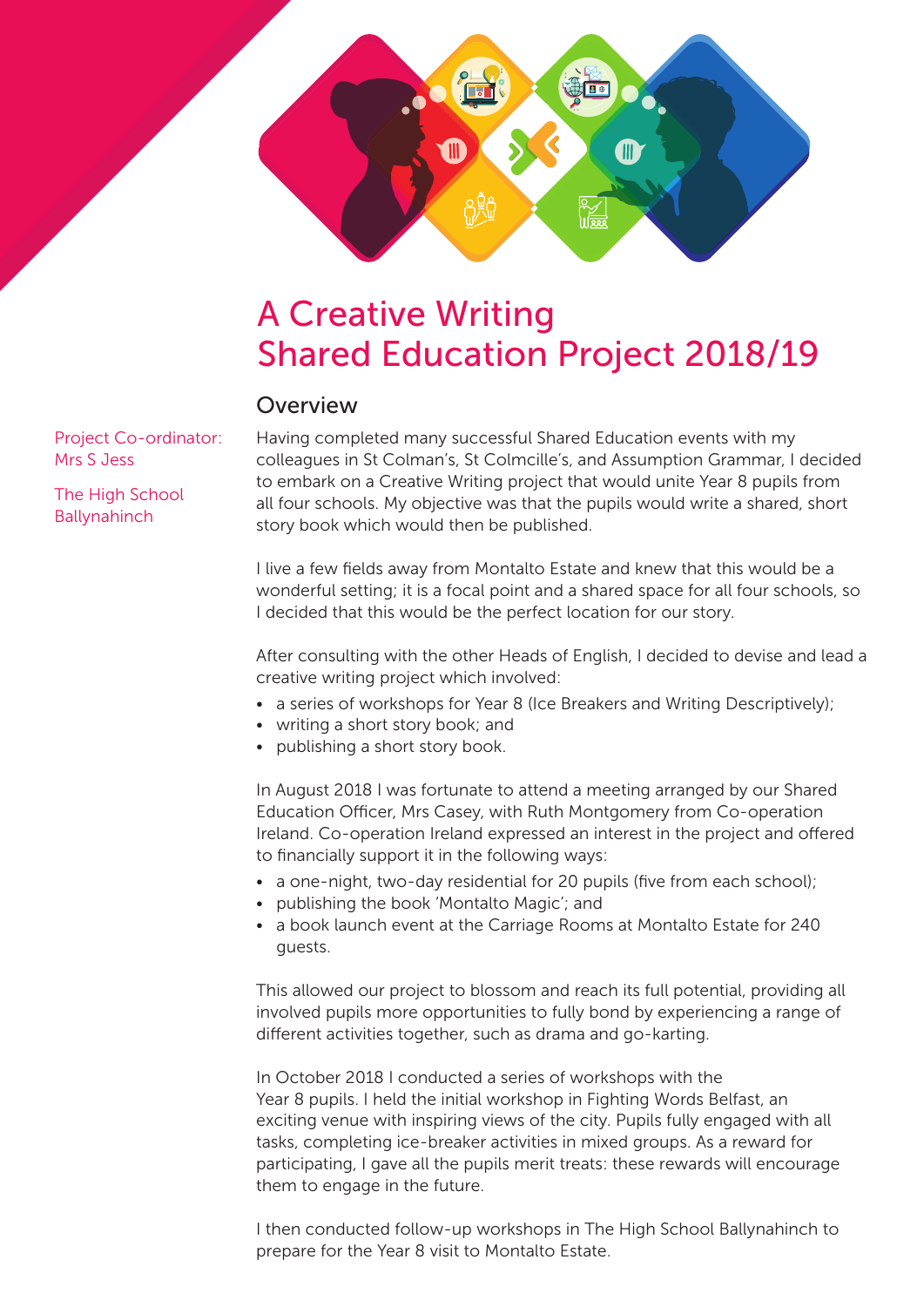

### A Creative Writing Shared Education Project 2018/19

When the pupils visited Montalto Estate they received a guided tour by the ranger, Wilson Johnston, and I completed further Creative Writing workshops, during which I gave all pupils creative writing booklets to complete. We also explored further details of the story book, 'Montalto Magic'.

This day at Montalto was inspiring and provided the pupils with an opportunity to fully immerse themselves in the grounds of the Estate and discover the fascinating history of this local tourist attraction. This day also encouraged pupils to bond, share experiences and work together on a piece of creative writing. This experience was also shared by a lecturer from Queens University, to prepare for the delivery of the Drama workshop based on the book (during the January residential).

English teachers facilitated and supported the writing with their Year 8 pupils over November and December (five weeks were permitted). Pupils also sketched photographs of the estate and characters from their chapter.

After receiving, proofreading and amending all chapters of the book, I met with the printing company to discuss our requirements. We agreed a price (in consultation with Co-operation Ireland) and we sent the book for printing in January 2019.

I met and corresponded with the management of Montalto Estate to discuss the book launch (26th February) and agree a fee for the hire of the Carriage Rooms and refreshments for 240 guests, and Co-operation Ireland approved this.

Local councillors and politicians were invited to attend and speak at the book launch event as well as the parents/guardians of those pupils involved.

The successful residential took place at Clandeboye Lodge on 16th & 17th January and helped the pupils to bond and develop more meaningful friendships. They worked with Queens University on voice projection and drama to prepare for their part in the book launch event, and they also enjoyed go-karting.

Co-operation Ireland and Queens University facilitated a follow-up rehearsal on 7th February.

We received the book, 'Montalto Magic' from the printing company on 15th February, and hosted a successful book launch at Montalto Estate on 26th February.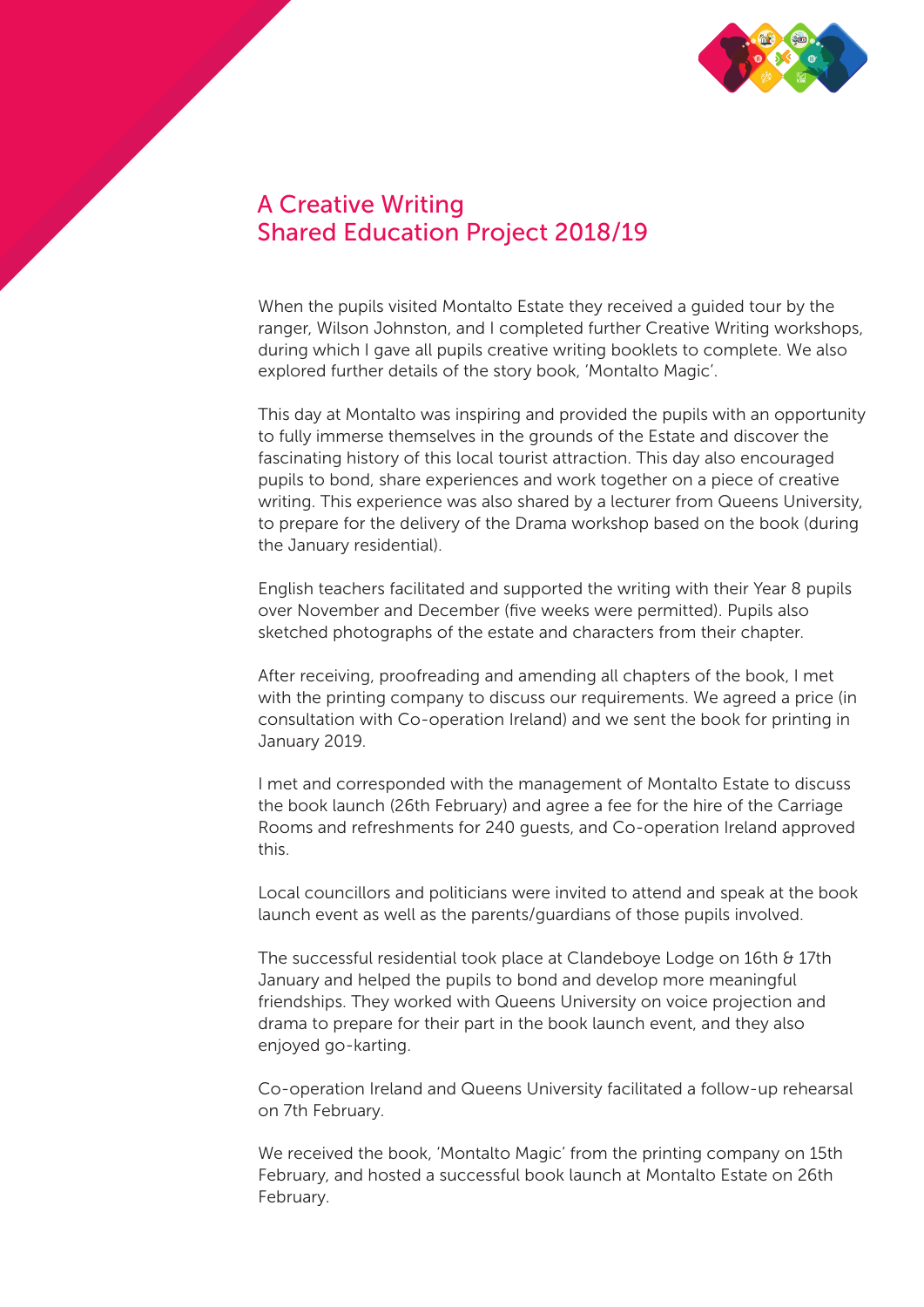# Project Step by Step Action Plan



| <b>Month</b>     | <b>Action</b>                                                                                                                                                                                                                                                                                                                                                                                                                                                                                                                                                                                                                                                                                                                                 |
|------------------|-----------------------------------------------------------------------------------------------------------------------------------------------------------------------------------------------------------------------------------------------------------------------------------------------------------------------------------------------------------------------------------------------------------------------------------------------------------------------------------------------------------------------------------------------------------------------------------------------------------------------------------------------------------------------------------------------------------------------------------------------|
| <b>May 18</b>    | Devise Action Plan<br>$1_{-}$<br>2. Communication with SE Officer<br>3. Issue Action Plan to HoDs from partner schools<br>4. Agree engagement<br>5. Submit Action Plan to EA                                                                                                                                                                                                                                                                                                                                                                                                                                                                                                                                                                  |
| June 18          | Consult Fighting Words Belfast and Montalto Estate to explain project and obtain<br>1.<br>involvement/support<br>2. Regular communication with SE Officer                                                                                                                                                                                                                                                                                                                                                                                                                                                                                                                                                                                     |
| <b>August 18</b> | Regular communication with SE Officer<br>1.<br>2. Meet with Co-operation Ireland<br>3.<br>Update Action Plan<br>4. Contact all involved parties to explain new possibilities<br>5. Obtain agreement                                                                                                                                                                                                                                                                                                                                                                                                                                                                                                                                           |
| September 18     | Regular communication with SE Officer<br>1.<br>Design all resources and materials for workshops<br>2.<br>Purchase all merit rewards for workshops<br>3.<br>4. Purchase all resources for workshops<br>5. Design overview sheet with actions, dates and deadlines and submit to all HoDs<br>6. Meet with Montalto Estate to organise nature trail visit<br>7. Send permission letters to all pupils<br>8. Update SLT<br>9. Book coaches for all workshops<br>10. Update HoDs in all partner schools                                                                                                                                                                                                                                            |
| October 18       | Regular communication with SE Officer<br>1.<br>2. Confirm coach bookings<br>3. The venue 'Fighting Words Belfast' cancelled, so prepare to conduct the 'ice-<br>breaker' workshops myself<br>4. Design creative writing booklets and issue to all pupils<br>5. Design book overview and submit to all HoDs<br>6. Contact all HoDs to update and send copies of workshop material<br>7. Update BoG<br>8. Purchase and organise refreshments for staff for all four workshops<br>9. Conduct four workshops<br>10. Send letters to parents for permission (for all related workshop trips)<br>11. Organise Montalto Estate visit and tour of Estate by Ranger<br>12. Share photographs on social media<br>13. Update HoDs in all partner schools |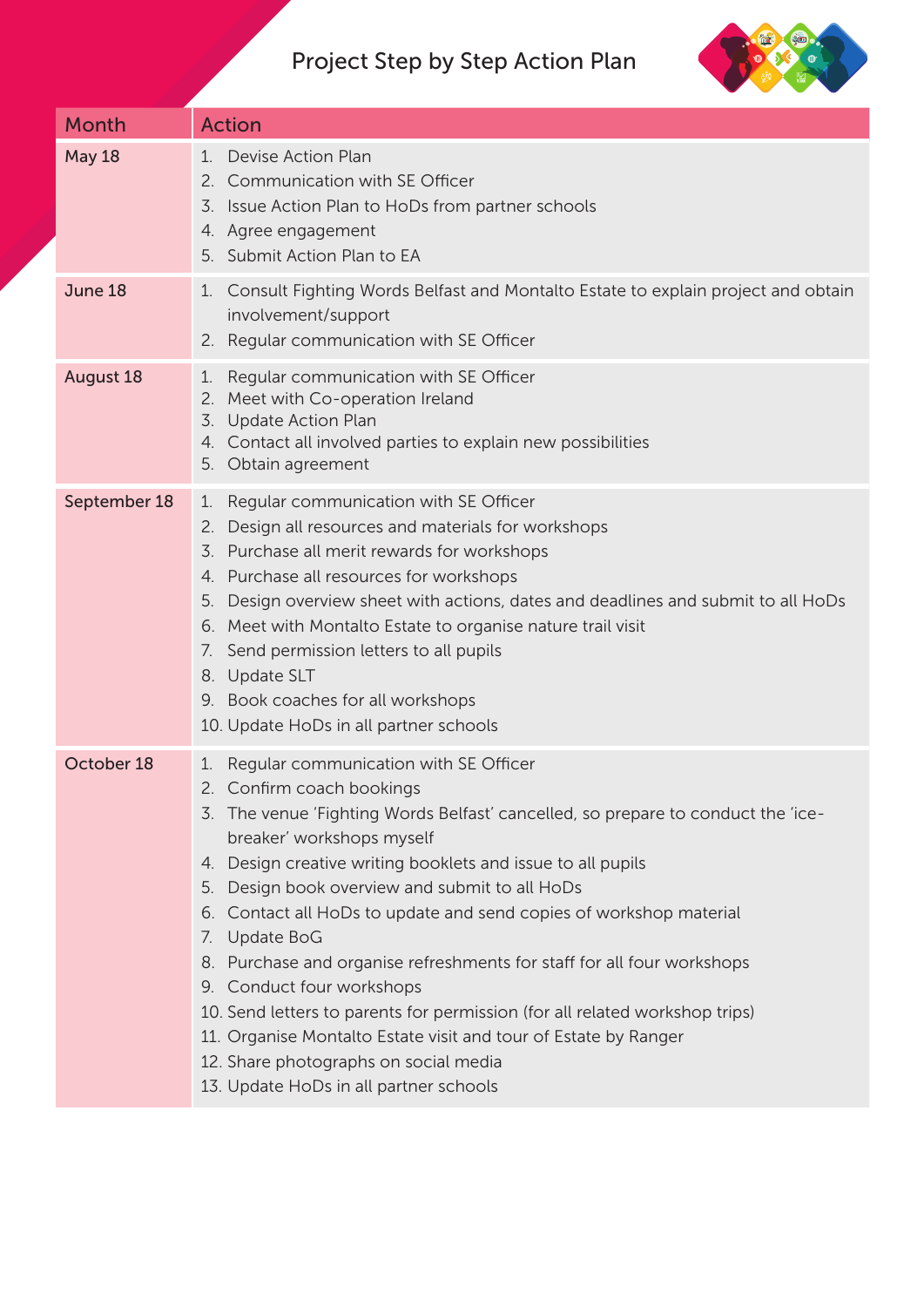# Project Step by Step Action Plan



| Month       | <b>Action</b>                                                                                                                                                                                                                                                                                                                                                                                                                                                                                                                                                                                                                                                                                                                                                                                                                                                                                                                                                                                                                                                                                                                                                                                                                                                                                                                                                                                                                                                                                                                                                                                           |
|-------------|---------------------------------------------------------------------------------------------------------------------------------------------------------------------------------------------------------------------------------------------------------------------------------------------------------------------------------------------------------------------------------------------------------------------------------------------------------------------------------------------------------------------------------------------------------------------------------------------------------------------------------------------------------------------------------------------------------------------------------------------------------------------------------------------------------------------------------------------------------------------------------------------------------------------------------------------------------------------------------------------------------------------------------------------------------------------------------------------------------------------------------------------------------------------------------------------------------------------------------------------------------------------------------------------------------------------------------------------------------------------------------------------------------------------------------------------------------------------------------------------------------------------------------------------------------------------------------------------------------|
| November 18 | Correspond with SE Officer and Co-operation Ireland regarding residential<br>1.<br>Contact HoDs with Residential proposals and process to select five pupils<br>2.<br>Contact and update parents<br>3.<br>Create displays in The High School, Ballinahinch regarding the project<br>4.<br>Meet with Ballynahinch Library to inform about project<br>5.<br>Update HoDs in all partner schools and remind of deadlines<br>6.<br>Write Chapter 4 with Year 8 pupils<br>7.<br>8. Weekly emails to HoDs with updates and reminders of deadlines                                                                                                                                                                                                                                                                                                                                                                                                                                                                                                                                                                                                                                                                                                                                                                                                                                                                                                                                                                                                                                                              |
| December 18 | Finalising residential details and liaising with all parties<br>1.<br>2. Obtain permission slips from all pupils<br>Weekly emails to HoDs with updates and reminders of deadlines<br>3.<br>A.Casey to complete risk assessment<br>4.<br>Finalise Chapter 4 with Year 8 pupils<br>5.<br>Obtain all chapters from partner schools, read, proof, amend and forward to<br>6.<br>printing companies for cost<br>7. Communicate book launch day details with Montalto<br>8. Invitation to Montalto to Christmas coffee morning                                                                                                                                                                                                                                                                                                                                                                                                                                                                                                                                                                                                                                                                                                                                                                                                                                                                                                                                                                                                                                                                                |
| January 19  | Contact all HoDs to obtain pupil names for book<br>1.<br>2. Write blurb and design book front/back cover and so on<br>Liaise with printing company to finalise book<br>3.<br>Forward prices to Co-operation Ireland to obtain approval<br>4.<br>Update all HoDs<br>5.<br>6. Update SLT<br>Regular communication with SE Officer<br>7.<br>8. Correspond with Montalto Estate regarding Book Launch event, fee, press<br>release, refreshments, seating, car parking, speeches, guests and so on.<br>9. Devise Open Evening display showcasing Shared Education creative project<br>10. Issue draft book to SE Officer for use in Residential<br>11. Liaise with all HoDs regarding Residential - final details<br>12. Collect all permission slips - forward to SE Officer<br>13. Confirm Risk Assessment paperwork complete<br>14. Visit printing company to view sample book<br>15. Inform all involved parties of dates for book to be published<br>16. Liaise with Montalto Estate and Co-operation Ireland with regards to costs and<br>agree same<br>17. Invite guests (including local councillors, parents and so on)<br>18. Agree with Principal that he will make a speech on 26/2/19<br>19. Complete itinerary for 26/2/19 and forward to all relevant parties<br>20. Complete speech running order and send to all relevant parties<br>21. Ensure all permission slips are collected and all schools have sent final numbers<br>for 26/2/19<br>22. Collect books by 15th February<br>23. Deliver sample book to all relevant parties (HoDs, Principals and so on)<br>24. Update social media |